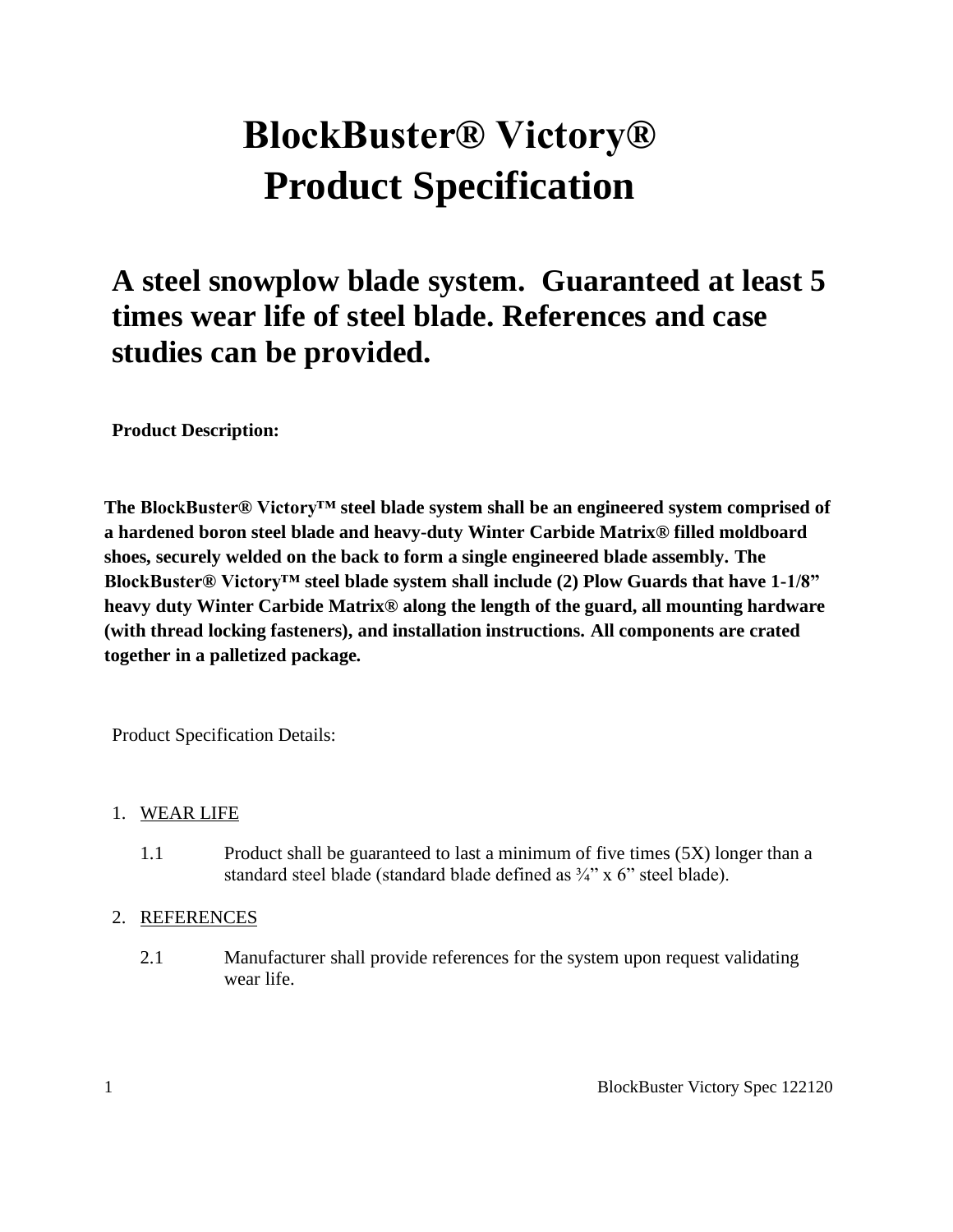#### 3. PACKAGING

- 3.1 All blade system components are to be provided in a single box or crate comprising of:
	- a. All blade sections manufactured per specifications.
	- b. (2) Plow Guards
	- c. (1) Grade 8 hardware kit including thread locking fasteners, flat washers, extended shoulder carriage bolts, and plow bolts.
- 3.2 Installation instructions included in package.
- 3.3 The blade system package is to be securely banded to a pallet providing adequate protection for common freight carrier handling, transportation, and receiving.
- 3.4 Packaging will provide adequate protection from the elements incurred during normal transportation and storage.

#### 4. MAIN BLADE

- 4.1 The blade shall be hardened boron hot rolled flat steel
- 4.2 Dimensions: 8" high x 3/4" thick x 3' or 4' length
- 4.3 Tolerance between hole spacing is +/- 1/16", non-accumulative, from center to center across full length of blade.
- 4.4 The groove for the carbide inserts shall be milled in the center of the blade edge.
- 4.5 Hole size and location of holes shall be per customer's requirements.

#### 5. MOLDBOARD SHOES

- 5.1 High impact Grade A-22 steel casting.
- 5.2 Moldboard shoes will have a cavity of Winter Carbide Matrix® forming a wear pad embedded into the bottom of the shoe.
- 5.3 Each shoe must contain a minimum of  $13.00 \text{ in}^3$  of Winter Carbide Matrix®.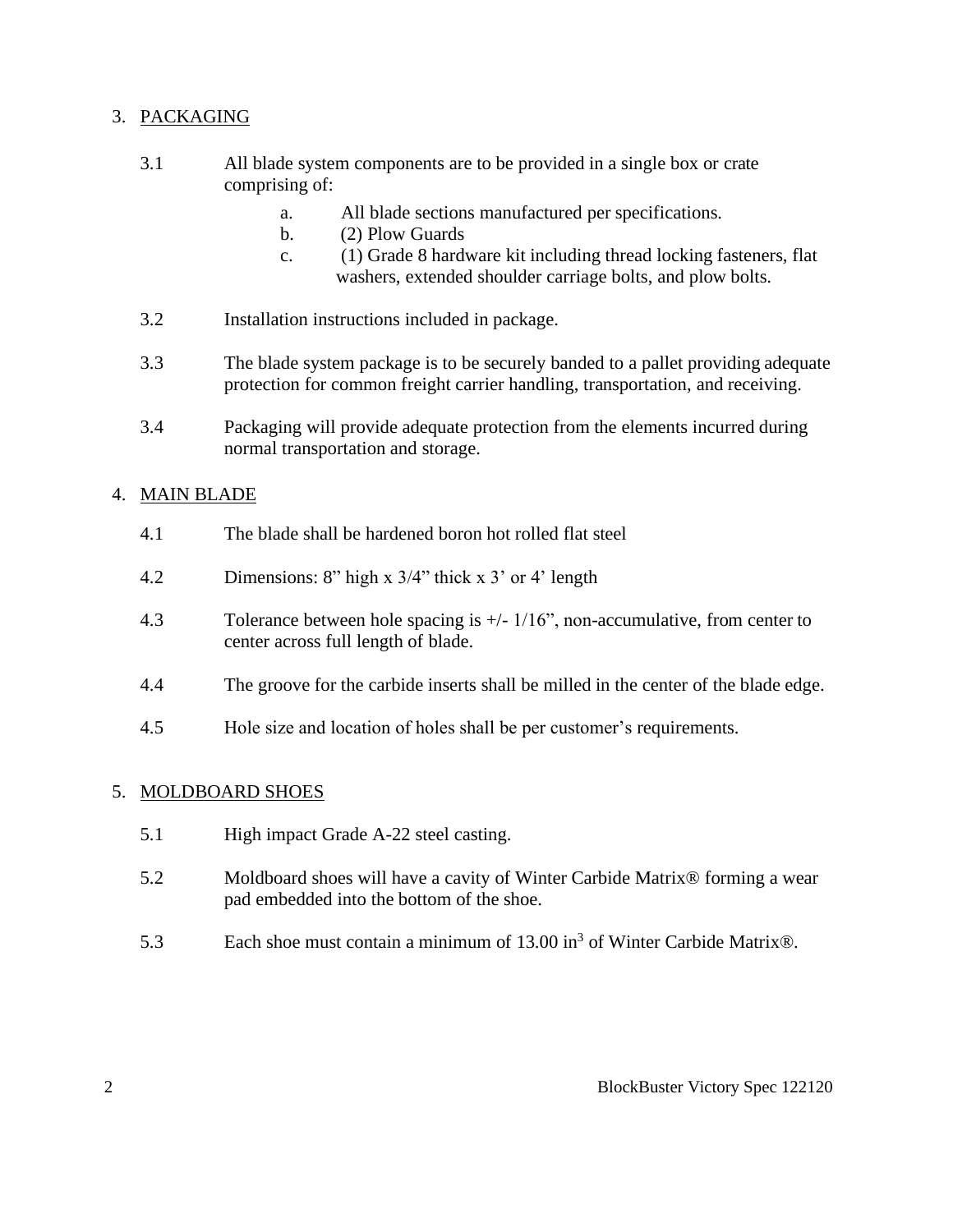#### 6. ASSEMBLY WELDING

6.1 A 3' blade section will have one (1) moldboard shoe and the 4' section will have two (2) moldboard shoes securely welded onto the blade. This weld will provide adequate strength to retain the moldboard shoes while in service.

#### 7. PLOW GUARDS

- 7.1 High impact ASTM Grade A-36 Hot rolled bar, 1 1/8" in thickness.
- 7.2 Guard will have Winter Carbide Matrix® weld 7/8" min. in height for the full length of the 1 1/8" thick steel base.
- 7.3 Mounting holes to be drilled 11/16" diameter, then counter-sunk with square punched to accept 5/8" Plow Bolts for flush mounting to blades.
- 7.4 Guards will be Class 7 Orange<sup>TM</sup> texture powder coated to provide corrosion resistance and safer handling.

#### 8. MOUNTING HARDWARE

8.1 The mounting hardware will consist of high-quality thread locking components consisting of Grade 8 extended shoulder carriage bolts, Grade 8 plow bolts, all metal lock nuts and flat washers. All items to be pre-counted and sealed for corrosion resistance.

#### 9. FINISHED PRODUCT

- 9.1 Finished blade will be Class 7 Orange  $TM$  texture powder coated to provide corrosion resistance and safer handling.
- 9.2 Front edge of blade will be identified to avoid improper installation.
- 9.3 Finished blade shall comply with standard blade manufacturing tolerances.
- 9.4 Manufacturer's literature shall be furnished as required.